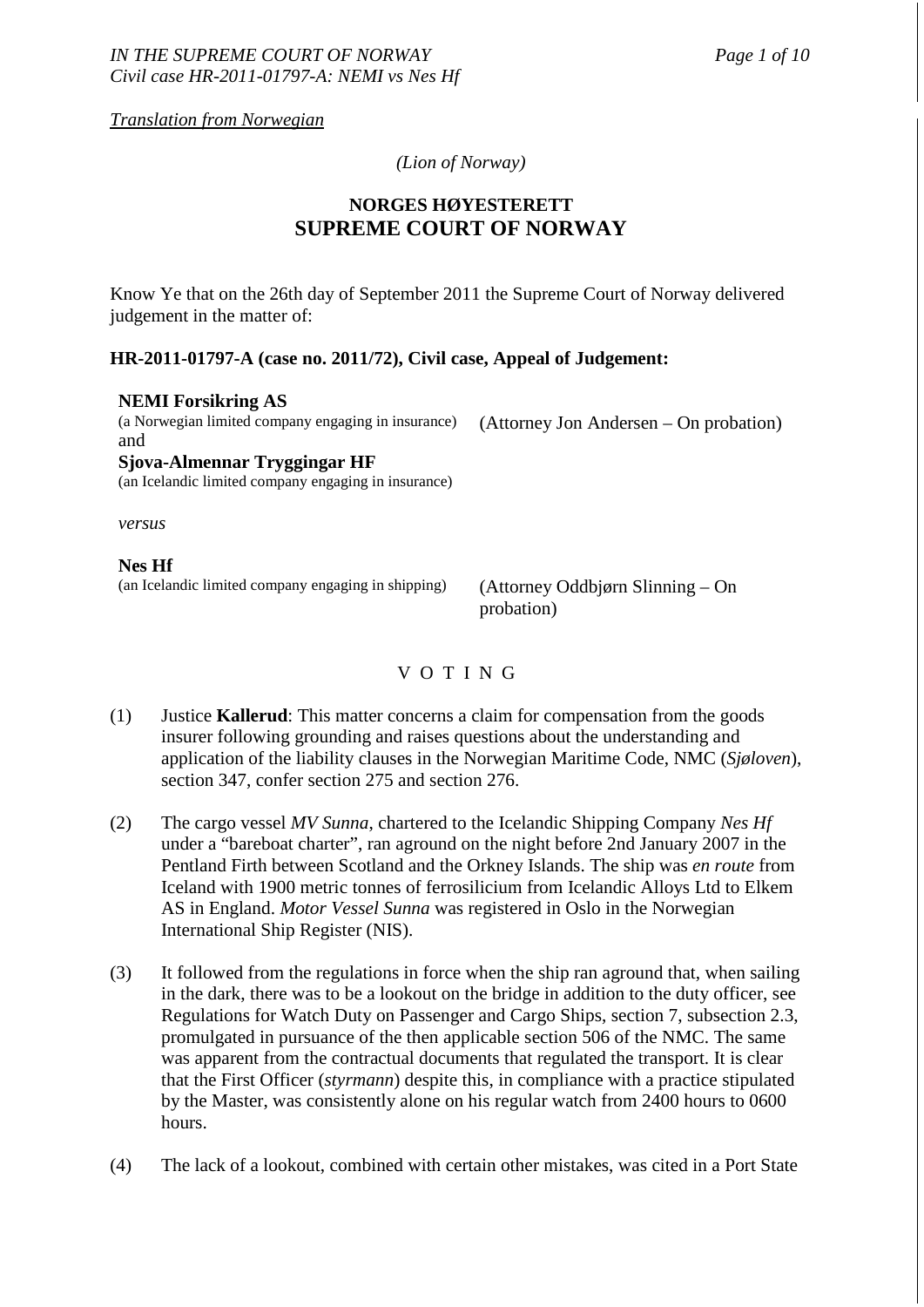Control in the Netherlands on 2nd November 2006. The defects were raised in a telephone call that same day between the Master and a representative of the Shipping Company. After the ship returned to Iceland on 24th November that year, a meeting was held in which the Technical Director of the Shipping Company, the Master and the First Officer all took part. The Shipping Company issued a Non-Conformity and Finding Note where the lack of a lookout after dark was cited. The Master signed the document, which was also distributed to the Shipping Company's other ships.

- (5) It has been acknowledged that the Master and First Officer, following the Port State Control in the Netherlands, incorrectly wrote in the Ship's Log Book that there was a separate lookout in place during the First Officer's night watches. It is not clear whether or not the Log Book was also forged before the Port State Control in November.
- (6) The direct circumstance leading up to the grounding was that the First Officer, some time after 0300 hours at night, fell asleep. As was the custom, he was alone on the bridge. While the First Officer slept – presumably about one hour – the current nudged the ship off the course he had set on the ship's automatic pilot. There were no alarms on the bridge that could have warned of the course discrepancy, and indeed this was not a requirement. At about 0430 hours the ship was about 2.5 international nautical miles off course and ran aground near the island of Swona.
- (7) A salvage vessel was called and the ship was assisted into Lyness on the Orkneys. The damage was too extensive for the transport assignment to be completed and the cargo had to be transferred to another ship.
- (8) The cargo forwarder had subscribed insurance with *Sjova-Almennar Tryggingar HF*. The cargo recipient had insurance cover with *NEMI Forsikring AS*. Both policies were in force when the ship ran aground. The companies have reimbursed the losses to the cargo owners, to a total of NOK 4,279,888 (Norwegian kroner), paying half each.
- (9) The insurance companies filed a suit against the Shipping Company, claiming compensation for the monies disbursed. The Shipping Company raised a counterclaim, demanding coverage of the residual amount following a joint average settlement of NOK 865,577. The parties concur regarding the amount. They also concur that if the insurance companies succeed , then the Shipping Company's counterclaim will lapse, and that the insurance companies' claims will lapse if the Shipping Company succeeds.
- (10) The Oslo District Court delivered judgement on 6th June 2009, finding in favour of the insurance companies. The District Court found that the Shipping Company had defaulted on its obligations by not implementing sufficient measures to prevent the grounding. The Shipping Company was therefore held liable for its own faults and negligence under the principal rule in the NMC, section 275, and it was not, therefore, in the District Court's view, appropriate to release it from liability under section 276.
- (11) The District Court Judgement concludes as follows:
	- "1. Nes Hf is ordered to pay compensation to NEMI Forsikring ASA in the amount NOK 2,139,944 – two-million, one-hundred-and-thirty-nine thousand, nine-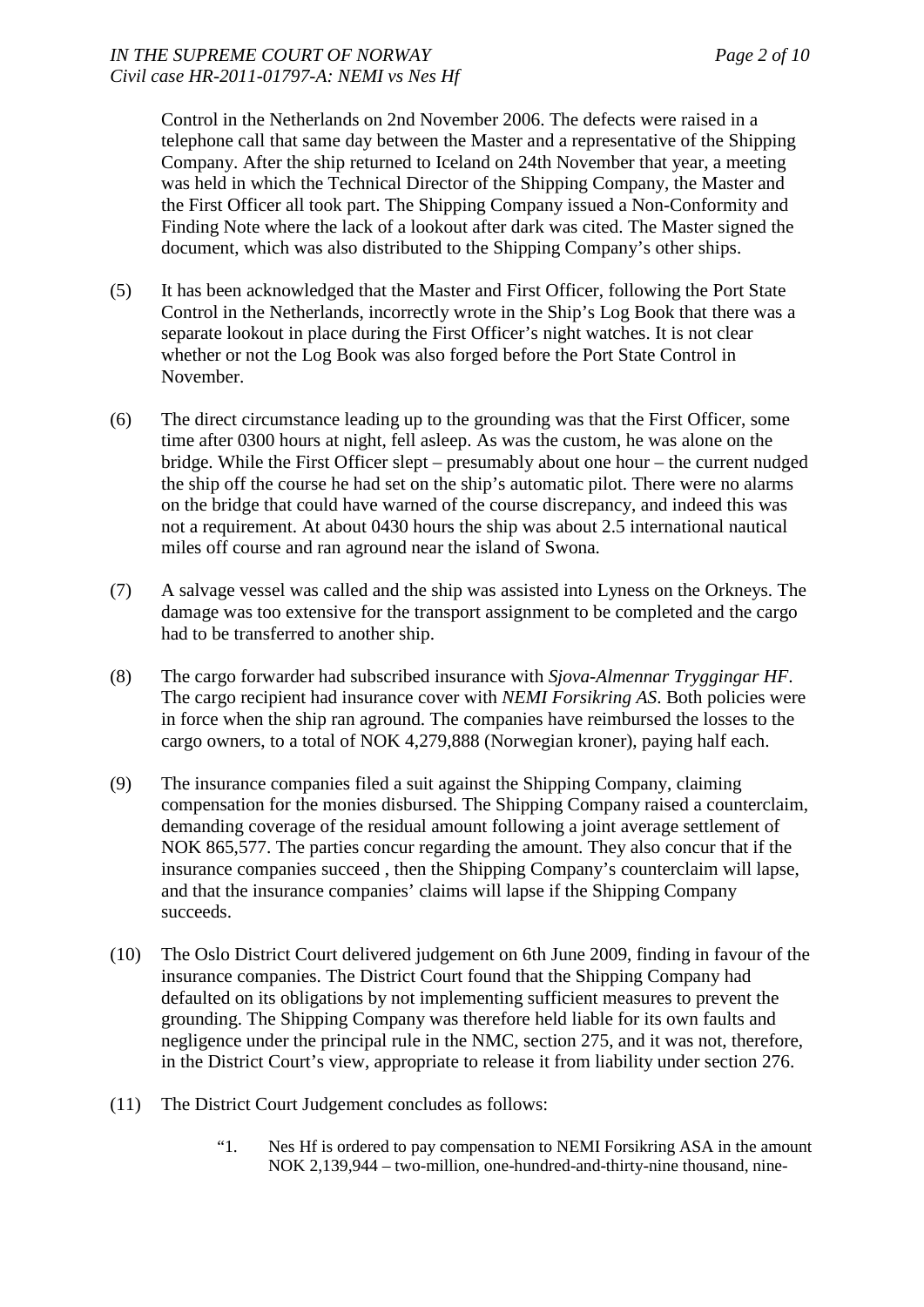hundred-and-forty-four Norwegian kroner, plus the legal overdue payments interest from 18th November 2007 until payment is rendered.

- 2. Nes Hf is ordered to pay compensation to Sjova-Almennar Tryggingar HF in the amount NOK 2,139,944 – two-million, one-hundred-and-thirty-nine thousand, nine-hundred-and-forty-four Norwegian kroner, plus the legal overdue payments interest from 18th November 2007 until payment is rendered.
- 3. NEMI Forsikring ASA and Sjova-Almennar Tryggingar HF are released of the claim from Nes Hf.
- 4. Nes Hf is ordered to pay legal costs to NEMI Forsikring ASA and Sjova-Almennar Tryggingar HF in the amount NOK 312,625 – three-hundred-andtwelve-thousand, six-hundred-and-twenty-five – Norwegian kroner within two weeks of service of the judgement."
- (12) The Shipping Company appealed the District Court's judgement to the Borgarting Court of Appeal, which found that the Shipping Company could not be blamed for the loss. The Master's and First Officer's error lay, the Appeal Court found, within the exemptions from the Transporter's liability for errors and negligence in navigation, and the ship, in the Appeal Court's opinion, was seaworthy at the commencement of the voyage, see NMC, section 276.
- (13) The Appeal Court's judgement of 15th November 2010 concludes as follows:
	- "1. Nes HF is released.
	- 2. NEMI Forsikring AS and Sjova-Almennar Tryggingar HF shall pay all for one and one for all – to Nes Hf the sum of NOK 865,577.86 – eight-hundredand-sixty-five-thousand, five-hundred-and-seventy-seven – Norwegian kroner, 86 cents – plus interest under the Overdue Payments Act, section 3, first paragraph, first sentence, from 12th March 2008.
	- 3. In legal costs before the District Court NEMI Forsikring AS and Sjova-Almennar Tryggingar HF shall pay – all for one and one for all – to Nes Hf the sum of NOK 170,149 – one-hundred-and-seventy-thousand, one-hundredand-forty-nine – Norwegian kroner.
	- 4. In legal costs before the Court of Appeal NEMI Forsikring AS and Sjova-Almennar Tryggingar HF shall pay – all for one and one for all – to Nes Hf the sum of NOK 253,220 – two-hundred-and-fifty-three-thousand, twohundred-and-twenty – Norwegian kroner.
	- 5. The fulfilment date for counts 2, 3 and 4 above shall be two (2) weeks from service of judgement."
- (14) NEMI Forsikring AS and Sjova-Almennar Tryggingar HF declared that they would appeal the Court of Appeal's judgement in both the primary action and the counteraction. The appeal concerns the application of the law, and to some extent the adjudication of the evidence.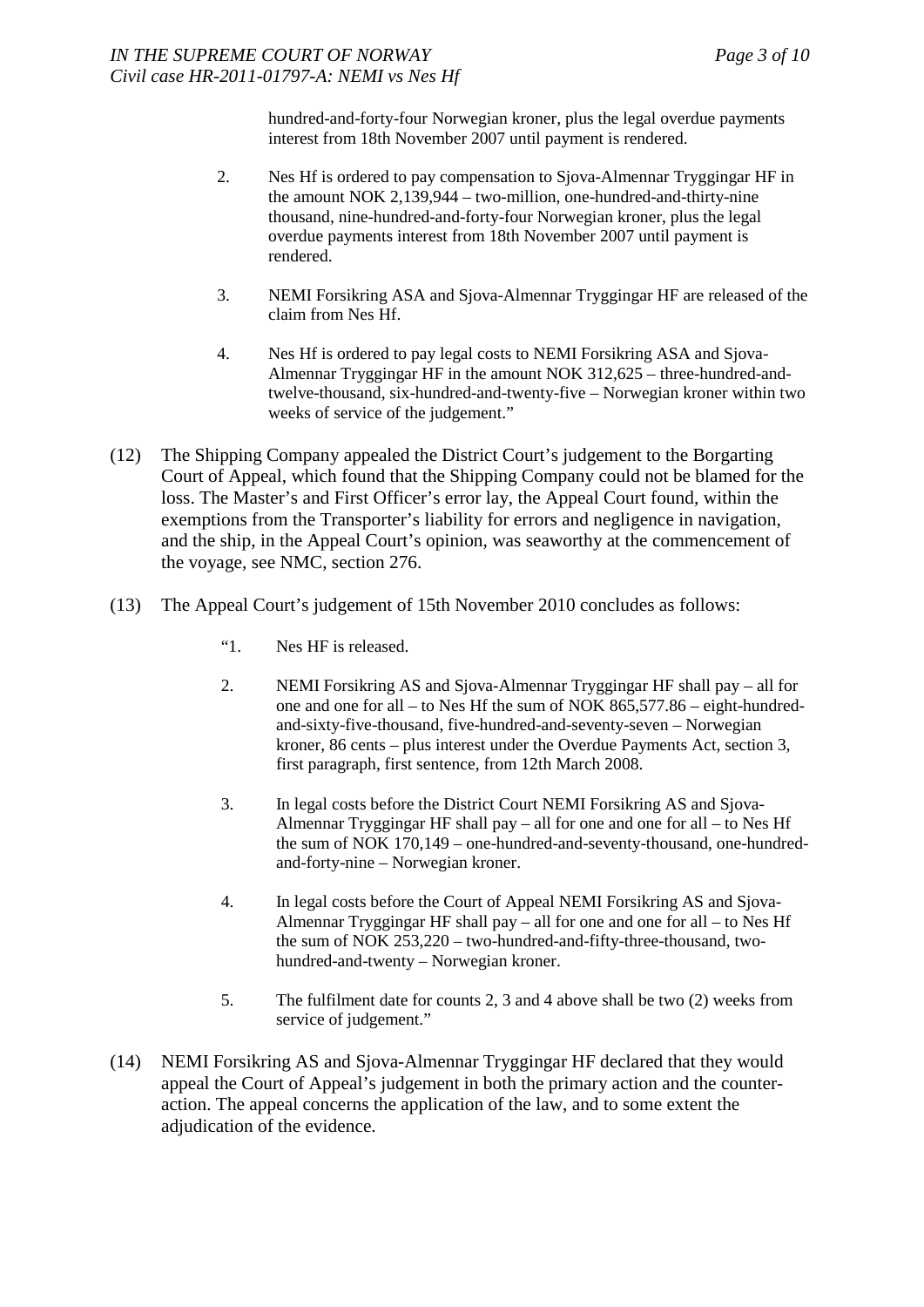- (15) The appeal was granted a hearing by the Appeal Committee of the Supreme Court in a decision of 31st March 2011.
- (16) Two new written testimonies and a few new documents have been added before the Supreme Court. The matter stands essentially at the same point as before the earlier courts.
- (17) The Appeal Plaintiffs NEMI Forsikring AS and Sjova-Almennar Tryggingar HF have briefly argued as follows:
- (18) Although the direct cause of the accident was a navigational error that comes under the exemption rules in the NMC, section 276, first paragraph, no. 1, the Shipping Company is nonetheless liable for the loss, because the ship was not seaworthy at the commencement of the voyage, see NMC, section 276, second paragraph. The ship was unseaworthy when it left Iceland because the Master had previously decided that there would be no special lookout when sailing in the dark. It was not likely that this error would be corrected *en route*. The entire voyage must be considered as a unit. Therefore the crucial thing is not that the ship – seen in isolation – was seaworthy during the daytime. The Shipping Company is responsible for the Master and must bear the responsibility for his error, see NMC, section 276, second paragraph.
- (19) The liability also follows directly from the principal rule in the NMC, section 275, since the loss was due to the Shipping Company's own errors and negligence. The Shipping Company, which must here be identified with its Technical Director, acted negligently when they failed to ensure that the serious faults that were revealed during the Port State Control in the Netherlands were rectified. There is a causal connection between the Shipping Company's lack of follow-up and the grounding.
- (20) NEMI Forsikring AS and Sjova-Almennar Tryggingar HF have filed the following Statement of Claim:
	- "1. Nes Hf is ordered to pay compensation to NEMI Forsikring ASA in the amount NOK 2,139,944 – two-million, one-hundred-and-thirty-nine thousand, ninehundred-and-forty-four Norwegian kroner, plus the legal overdue payments interest from 18th November 2007 until payment is rendered.
	- 2. Nes Hf is ordered to pay compensation to Sjova-Almennar Tryggingar HF in the amount NOK 2,139,944 – two-million, one-hundred-and-thirty-nine thousand, nine-hundred-and-forty-four Norwegian kroner, plus the legal overdue payments interest from 18th November 2007 until payment is rendered.
	- 3. NEMI Forsikring ASA and Sjova-Almennar Tryggingar HF are released of the claim from Nes Hf.
	- 4. Nes Hf is ordered to pay legal costs to NEMI Forsikring ASA and Sjova-Almennar Tryggingar HF before the District Court, the Court of Appeal and the Supreme Court."
- (21) The Appeal Defendant Nes Hf has briefly argued as follows: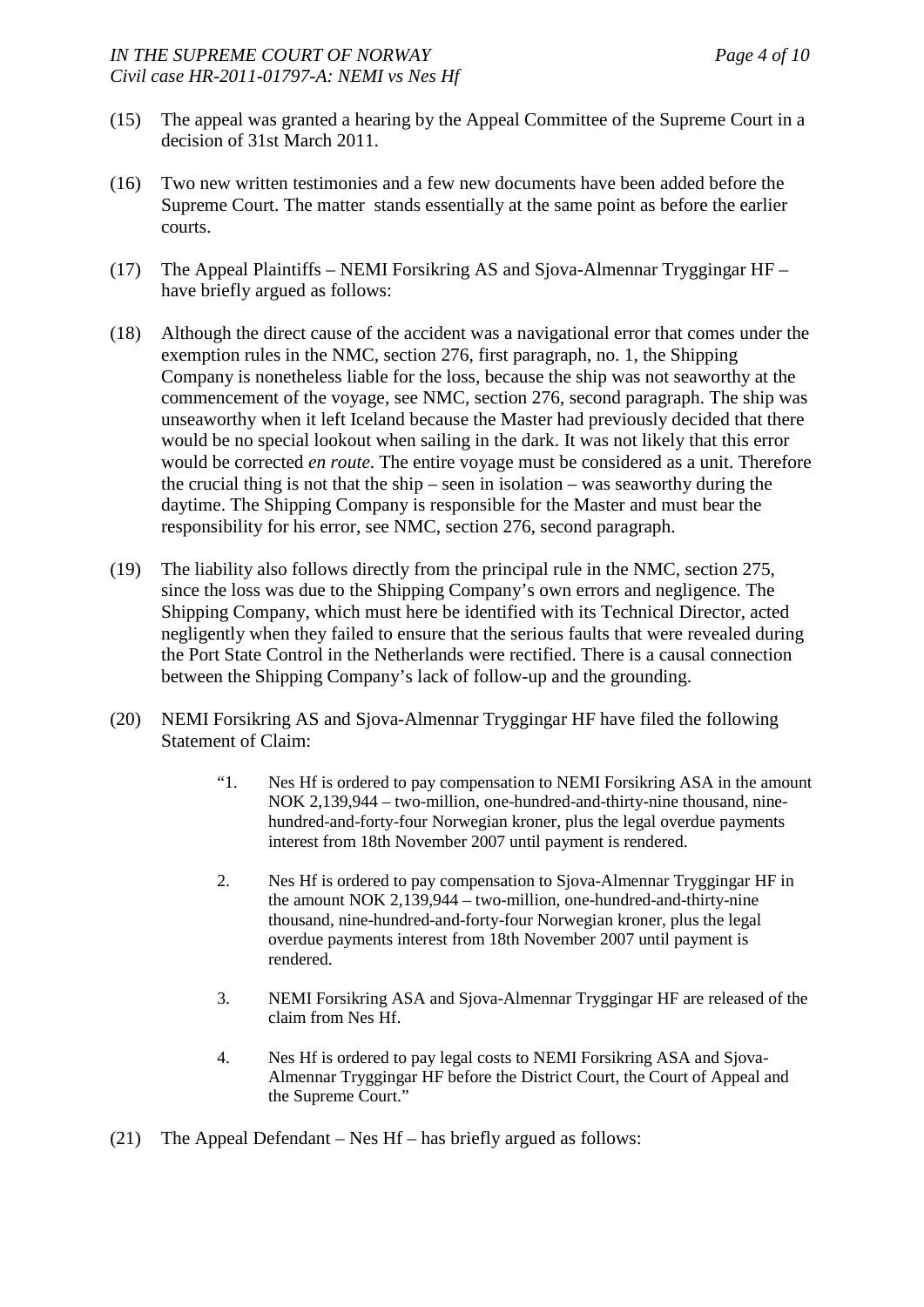### *IN THE SUPREME COURT OF NORWAY Page 5 of 10 Civil case HR-2011-01797-A: NEMI vs Nes Hf*

- (22) Both the direct error that led to the grounding the First Officer falling asleep and the Master's decision to not always assign a special lookout when sailing in the dark – are nautical errors for which the Shipping Company is not responsible, see NMC, section 276, first paragraph, no. 1. Even though the Master might have decided to set aside the rule for a special lookout when sailing after dark even before the ship left the dock, it is just as much a part of his nautical leadership of the ship, which falls outside commercial errors for which the Transporter is responsible.
- (23) The rules in the NMC, section 276, second paragraph, which impose a responsibility on the Transporter for seaworthiness at the commencement of the voyage, do not apply here. The same circumstances cannot simultaneously constitute a nautical error under section 276, first paragraph, and constitute original unseaworthiness. If so, a different, contributory cause must be argued for the accident. It would lead to a hollowing out of the exemption for nautical errors if the same error, committed by the same person, could also lead to liability under the rule regarding original unseaworthiness.
- (24) It was in any case no fault in the ship that made it unseaworthy. *MV Sunna* had modern navigation equipment, was in good technical shape and all papers were in order. There was one crew member more than required on board, and the crew were well qualified both formally and in real terms.
- (25) If the ship despite the above due to the watchkeeping is deemed unseaworthy at the commencement of the voyage, then this could easily be corrected *en route*.
- (26) Any possible unseaworthiness was due not to the Transporter displaying a lack of diligence. The Shipping Company's rules for watchkeeping on board were in line with the current regulations, and the Shipping Company's representative took the steps that could reasonably be expected after the Port State Control revealed that the Master did not follow the rules. The Shipping Company here is not identical with the Master.
- (27) The Shipping Company has not acted negligently, and there is therefore no basis for liability under the NMC, section 275. Nor is there any causal link between any possible own fault committed by the Shipping Company and the loss following from the grounding.
- (28) Nes Hf has entered the following claim:
	- "1. The appeal is dismissed.
	- 2. NEMI Forsikring AS and Sjova-Almennar Tryggingar HF are ordered, all for one and one for all, to pay to Nes Hf its legal costs before the Supreme Court."
- *(29) My view of the case:*
- (30) The parties have agreed that Norwegian law shall apply, and they agree that the Shipping Company Nes Hf's responsibility as a Transporter is regulated by the NMC, section 347, compare section 275 and section 276.
- (31) The principle rule concerning the responsibilities of the Transporter are given by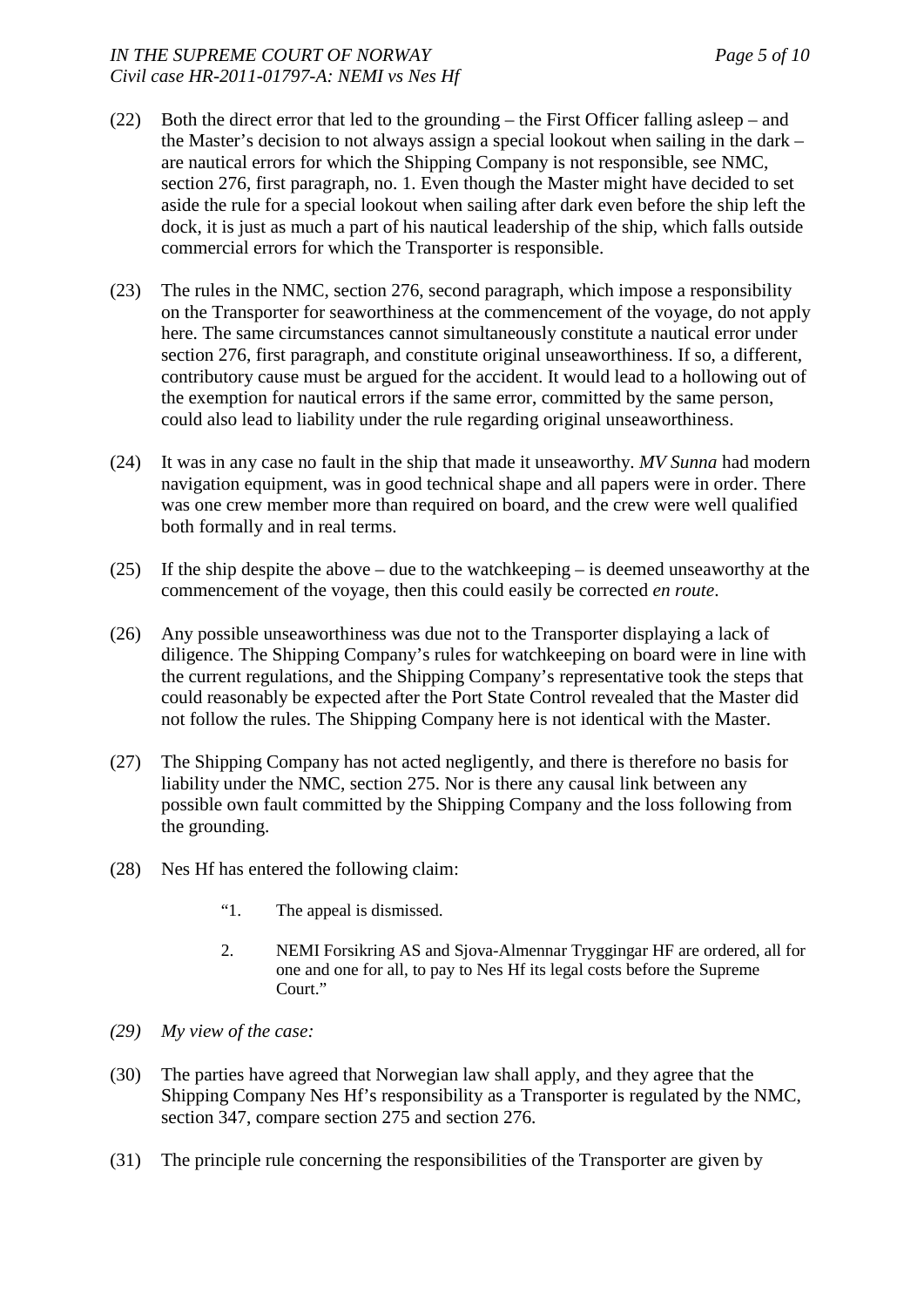### NMC, section 275:

"The Transporter is responsible for losses that follow from the loss or damage to cargo while in the Transporter's custody onboard or ashore, unless the Transporter can show that the loss was not due to a fault or an omission by the Transporter himself or anyone for whom he is responsible."

(32) The NMC, section 276, stipulates the following limitation of liability:

"The Transporter shall not be liable if the Transporter can show that the loss is a consequence of:

- 1) Error or neglect in navigation or manoeuvring of the ship made by its master, crew, pilot or tugboat or other person who performs work in the service of the ship; or
- 2) Fire that is not due to fault or neglect by the Transporter himself.

The Transporter shall nonetheless be liable for losses due to unseaworthiness due to the Transporter himself or anyone for whom he is responsible not displaying due diligence by making sure that the ship was seaworthy at the commencement of the voyage. The burden of proof that due diligence was displayed rests with the Transporter."

- (33) The provisions are aligned with the International Convention for the Unification of Certain Rules of Law relating to Bills of Lading of 1924, as amended by the Brussels Protocol of 1968, the so-called Hague-Visby Rules.
- (34) The principal rule in section 275 stipulates an ordinary negligence and employer's responsibility, but with the opposite burden of proof. The liability limitations in section 276 are special to maritime transport in foreign trade. They were incorporated as a counterbalance because the Transporters during the negotiations for the Hague-Visby Rules had to accept the burden of proof rule in section 275, see *Norsk Lovkommentar – Sjøloven* (Norwegian Legal Commentary – NMC), note 500.
- (35) It is clear that section 275 both embraces loss as a result of the Transporter's own faults and faults committed by someone the Transporter is responsible for, for instance the Master and First Officer on the Shipping Company's ship. It is also clear that section 275 has a wider remit than section 276, first paragraph. The principal rule covers all types of negligent acts or omissions that lead to loss as indicated in the provision, whilst the exemption clause only applies to nautical errors and fire.
- (36) The exemptions in section 276, first paragraph, apply exclusively to nautical errors and fire *that is not due to the Transporter's own fault*. In the rule about fire, this follows directly from the wording, see also *Rettstidende, Rt* (the Norwegian Journal of Supreme Court Decisions) 1976, page 1002 (*Høegh Heron*). The same must apply for nautical errors, see Thor Falkanger and Hans Jacob Bull: *Sjørett* (Maritime Law), seventh edition, pages 262, 267 and 270; and Fredrik Sejersted: *Haagreglene* (The Hague Rules) (International Convention ... relating to Bills of Lading), third edition, page 64.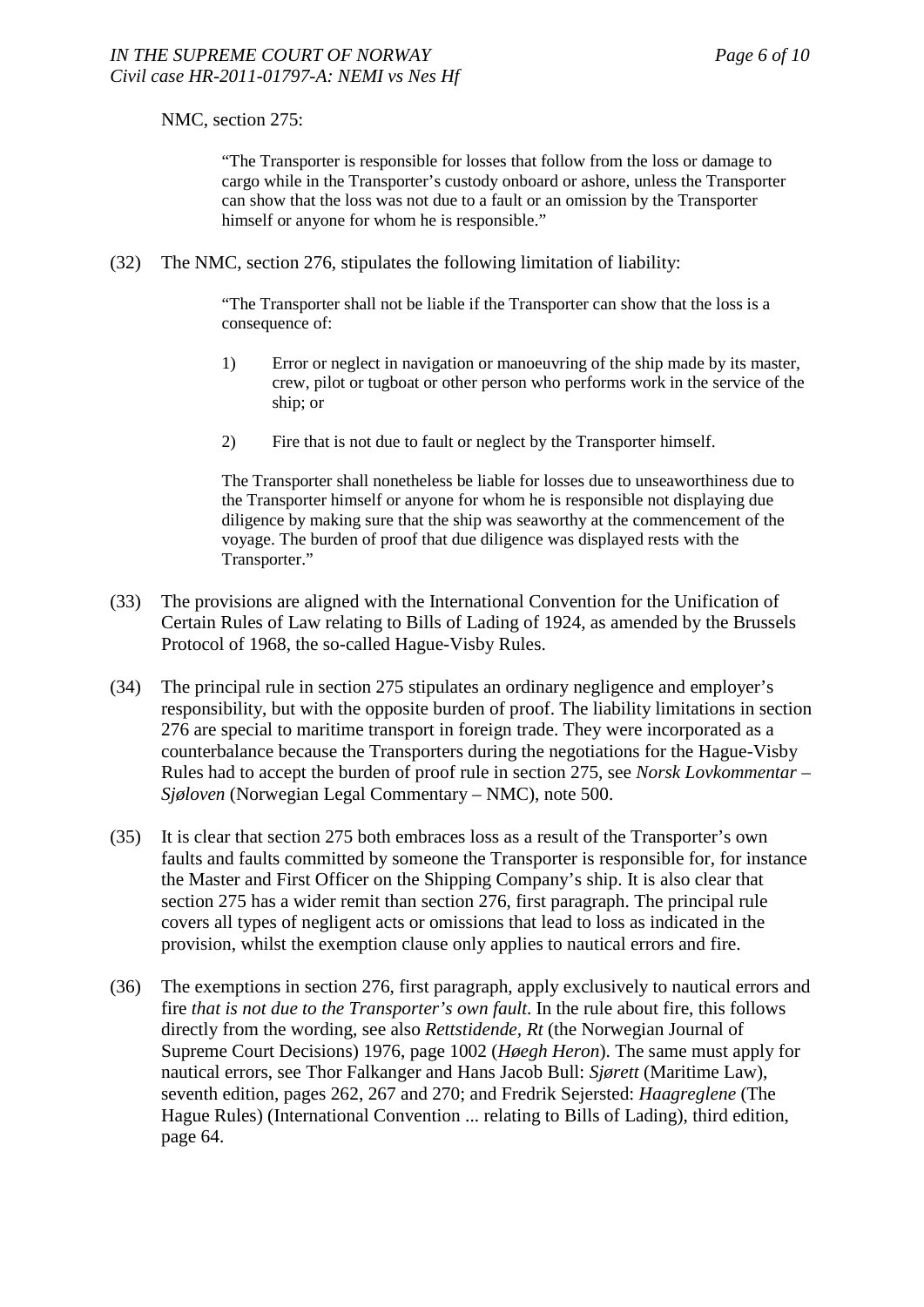- (37) Under section 276, second paragraph, the Transporter is nonetheless liable for losses due to unseaworthiness at the commencement of the voyage. The remit of the provision may be somewhat uncertain. However, it is certainly clear that it constitutes an "exemption from the exemption", since the Transporter is held liable for the original unseaworthiness, even though nautical errors were committed that come under the first paragraph.
- *(38) I now move on to the adjudication of our present case.*
- (39) There can be no doubt that Nes Hf initially answers for the Master and First Officer, and that the Shipping Company can be held liable for losses due to their errors and omissions under the *principal rule of section 275*. Both these two employees have been guilty of serious errors and omissions: The First Officer by not staying awake on watch, the Master by organising the watchkeeping onboard in violation of rules designed to protect the safety of the ship, the crew and the surroundings.
- (40) The first issue that arises is whether the Transporter can nonetheless be released from liability due to the exemption for *nautical errors* in section 276, first paragraph, no. 1
- (41) The immediate precursor to the grounding that the First Officer fell asleep on watch – must undoubtedly be characterised as such an error. On the other hand, one can raise doubts about whether the Master's rule-breaking decision that the First Officer should consistently do his fixed nightly watches alone, can be deemed a "fault or omission in navigation or manoeuvring of the ship". The way I judge this case, it is not necessary for us to decide on this issue, since the ship – as I will revert to later – due to the Master's arrangements, in my opinion, was not seaworthy when the voyage started.
- (42) Regardless of whether there was a nautical error, the Transporter answers for errors committed by anyone for whom the Transporter is responsible, and who has caused the *unseaworthiness* at the commencement of the voyage, see section 276, second paragraph, see Thor Falkanger and Hans Jacob Bull: *Sjørett* (Maritime Law), seventh edition, page 262. I choose – like the parties – to relate my further discussion to this issue.
- (43) In my opinion there is no doubt that the Shipping Company cannot be held liable for the First Officer's error under the rule of original unseaworthiness, and indeed this was not argued.
- (44) The assessment of unseaworthiness due to the ship, as a consistent arrangement, was sailing without sufficient crew on the bridge, is rather more problematic.
- (45) The term "unseaworthiness" is not further defined in the law in question. Whether a ship is seaworthy must be decided after a specific judgement which is not swayed by every little mistake, see *Rt* 1975, page 61 (*Sunny Lady*). It is clear that faults linked to the ship itself and its condition are not the only aspects worthy of consideration. Also failures of the crew can lead to the ship being unseaworthy, see *Rt* 1993, page 965 (*Faste Jarl*), where the Shipping Company was held liable because the ship was unseaworthy due to the First Officer's intoxication. Regarding the central issue for consideration the judgement says: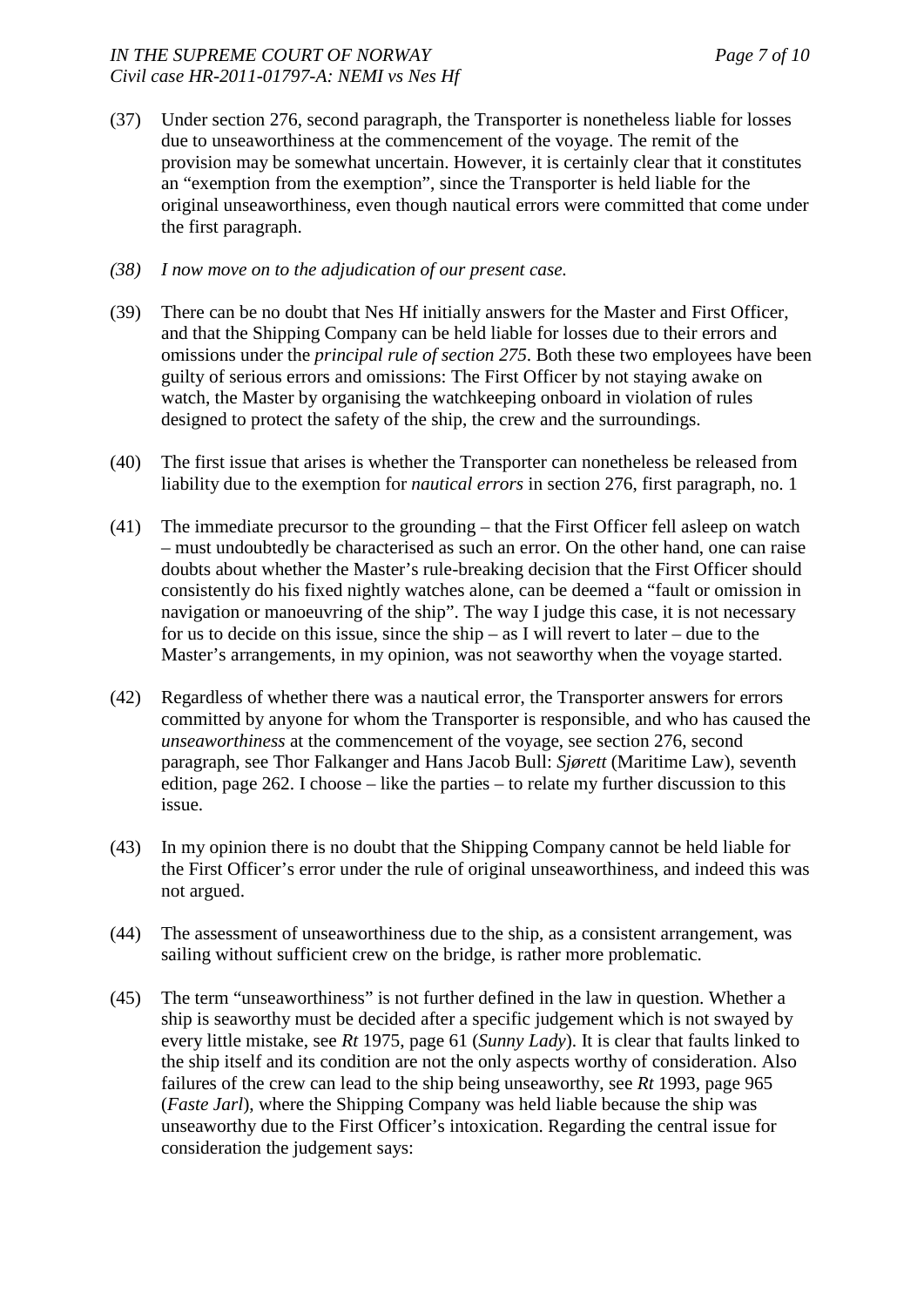"The crew must be able to carry out the voyage without the ship or the cargo being exposed to greater risk than the risk one must anticipate when transporting cargo by sea."

- (46) Both parties have expressed the view that the *MV Sunna* was not seaworthy on the nights that the First Officer was on the watch alone. I concur with this view. There can be no doubt that the cargo was then subject to a significantly higher risk than the owners had reason to anticipate.
- (47) The question then becomes if this is a matter of an *original* unseaworthiness.
- (48) According to the NMC, section 131, the Master must, before the voyage commences, ensure that the ship is in seaworthy condition, and *en route* he must do whatever is in his power to maintain this condition. When beforehand – due to the Master's arrangements for the crew  $-$  it is clear that the ship will consistently be unseaworthy during the nights, then there also exists – in my judgement – original unseaworthiness. The voyage in such a case must be assessed as a unit, and it makes no difference that there was no fault in the crewing of the bridge at the moment the ship left the dock. A reasonable ship-owner would – if he had known of the circumstance – not have permitted the ship to commence the voyage with a watchkeeping arrangement that exposed the cargo to a significantly heightened risk.
- (49) We have not been told of anything to make it likely that the Master during the voyage would alter his practice. The theoretical chance that he would reorganise his crew *en route* so that the ship became seaworthy is something I do not credit here.
- (50) Following all this I must conclude that the *MV Sunna* was not seaworthy upon departure from Iceland.
- (51) The liability for the original unseaworthiness would lapse if the Transporter itself, and the persons for whom the Transporter is responsible, had shown *due diligence* by ensuring that the ship was seaworthy.
- (52) It is clear without further ado that the Master has not displayed due diligence for the ship's seaworthiness. Here, too, Nes Hf is identified with their Master, so that his faults are reckoned as the Shipping Company's faults, see Thor Falkanger and Hans Jacob Bull: Sjørett, seventh edition, page 266 and following; and see *Rt* 1993, page 965 (*Faste Jarl*). Given that the Master's arrangements led to the ship being unseaworthy when it commenced the voyage, then – as we already noted – it makes no difference that his circumstances could also be deemed a nautical error that falls under the remit of section 276, first paragraph. Following this I find that clearly the Shipping Company cannot escape liability on this basis.
- (53) Since the Transporter must answer for the Master's error, there is no need to decide whether the Shipping Company has itself committed any errors that result in compensation liability.
- (54) In my view, then, there is a clear causal link between the Master's negligence and the loss suffered when the ship ran aground.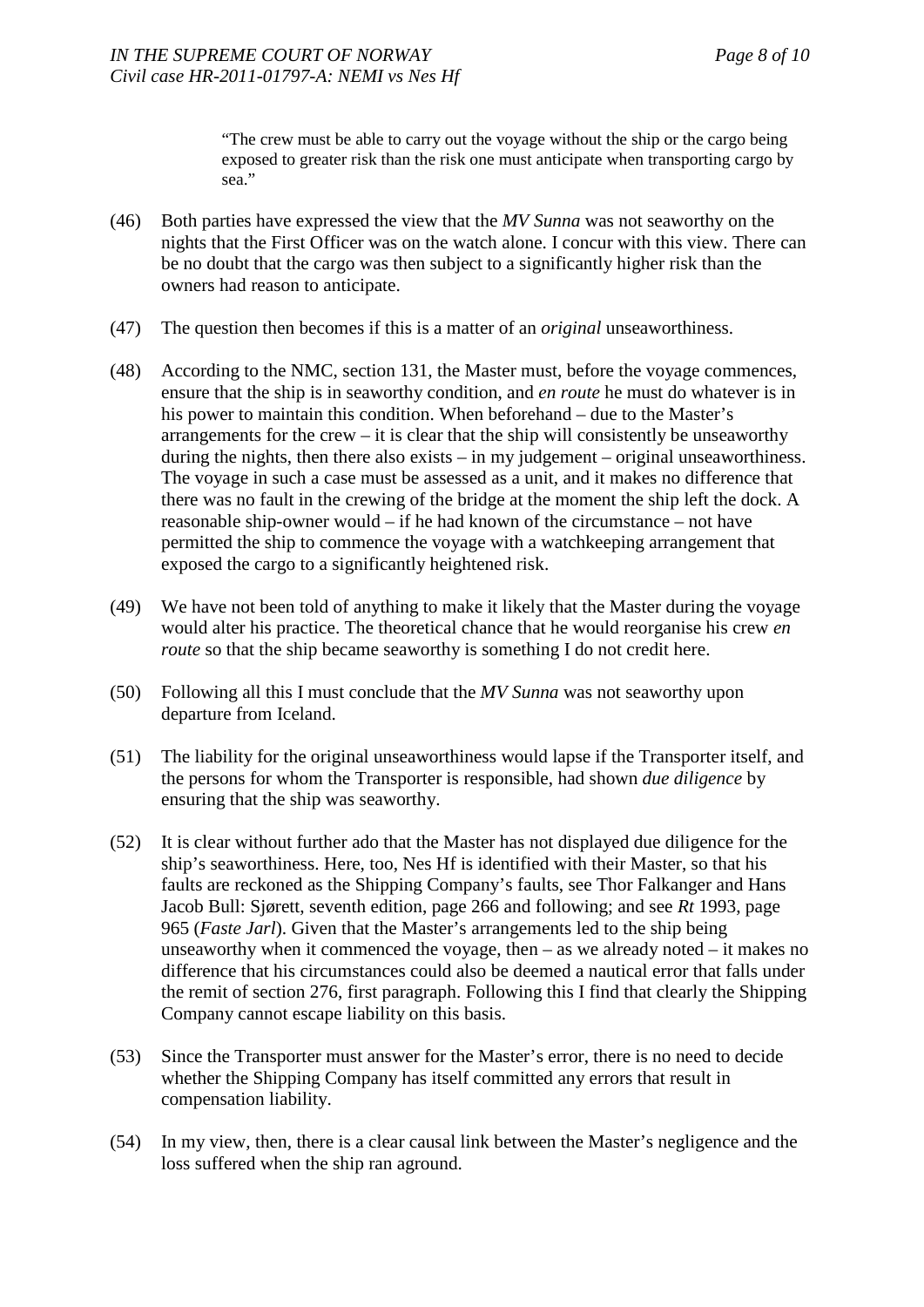- (55) Accordingly I have come to believe that Nes Hf must be held liable for the insurance companies' losses. The Parties, as already mentioned, have agreed on the size and interest payments on the compensation amount. The Shipping Company's counterclaim lapses now that the Appeal Plaintiffs have succeeded in the main claim.
- (56) The Appeal Plaintiffs have succeeded completely and should be awarded legal costs before all instances in line with the general rule in the Civil Procedures Act, section 20-2. Costs totalling NOK 926,250 have been claimed, including value added taxes. I rely on this cost schedule. Additionally there is the standard hearing fee before the Supreme Court, twice over, of NOK 46,440, see *Rt* 2008, page 1056.
- (57) I vote for this:

## J U D G E M E N T :

- "1. Nes Hf is ordered to pay to NEMI Forsikring AS the amount NOK 2,139,944 two-million, one-hundred-and-thirty-nine thousand, nine-hundred-and-fortyfour Norwegian kroner, plus the legal overdue payments interest from 18th November 2007 until payment is rendered.
- 2. Nes Hf is ordered to pay to Sjova-Almennar Tryggingar HF the amount NOK 2,139,944 – two-million, one-hundred-and-thirty-nine thousand, nine-hundredand-forty-four Norwegian kroner, plus the legal overdue payments interest from 18th November 2007 until payment is rendered.
- 3. NEMI Forsikring ASA and Sjova-Almennar Tryggingar HF are released of the claim from Nes Hf.
- 4. In legal costs before the District Court, the Court of Appeal and the Supreme Court, Nes Hf is ordered to pay to NEMI Forsikring ASA and Sjova-Almennar Tryggingar HF, jointly, the amount NOK 972,690 – nine-hundred-and-seventytwo-thousand, six-hundred-and-ninety – Norwegian kroner within two weeks of service of this judgement."
- (58) Justice **Falkanger**: I concur with the First Voting Justice in all essentials and in the result.
- (59) Justice **Stabel**: I agree.
- (60) Justice **Tønder**: I agree.
- (61) Justice **Tjomsland**: I agree.
- (62) Following voting the Supreme Court delivered the following: